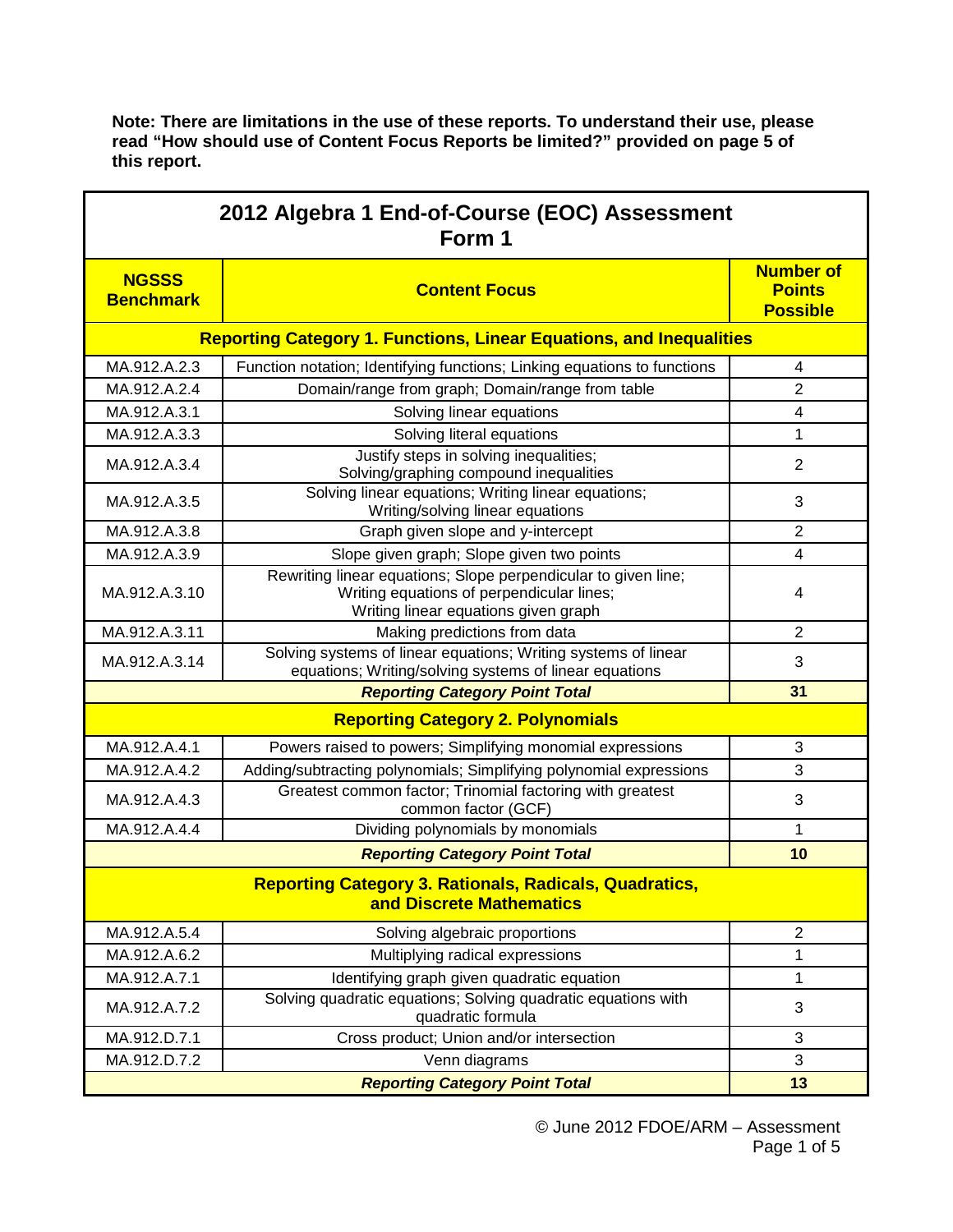| 2012 Algebra 1 End-of-Course (EOC) Assessment<br>Form 2                    |                                                                                                                                             |                                                      |  |  |
|----------------------------------------------------------------------------|---------------------------------------------------------------------------------------------------------------------------------------------|------------------------------------------------------|--|--|
| <b>NGSSS</b><br><b>Benchmark</b>                                           | <b>Content Focus</b>                                                                                                                        | <b>Number of</b><br><b>Points</b><br><b>Possible</b> |  |  |
| <b>Reporting Category 1. Functions, Linear Equations, and Inequalities</b> |                                                                                                                                             |                                                      |  |  |
| MA.912.A.2.3                                                               | Function notation; Identifying functions; Linking equations to functions                                                                    | 4                                                    |  |  |
| MA.912.A.2.4                                                               | Domain/range from graph; Domain/range from table                                                                                            | 2                                                    |  |  |
| MA.912.A.3.1                                                               | Solving linear equations                                                                                                                    | $\overline{\mathcal{A}}$                             |  |  |
| MA.912.A.3.3                                                               | Solving literal equations                                                                                                                   | 1                                                    |  |  |
| MA.912.A.3.4                                                               | Justify steps in solving inequalities;<br>Solving/graphing compound inequalities                                                            | $\overline{2}$                                       |  |  |
| MA.912.A.3.5                                                               | Solving linear equations; Writing linear equations;<br>Writing/solving linear equations                                                     | 3                                                    |  |  |
| MA.912.A.3.8                                                               | Graph given equation in slope-intercept form;<br>Graph given slope and y-intercept                                                          | $\overline{2}$                                       |  |  |
| MA.912.A.3.9                                                               | Slope given graph; Slope given two points                                                                                                   | $\overline{\mathbf{4}}$                              |  |  |
| MA.912.A.3.10                                                              | Rewriting linear equations; Slope parallel to given line; Writing<br>equations of perpendicular lines; Writing linear equations given graph | 4                                                    |  |  |
| MA.912.A.3.11                                                              | Making predictions from data; Slope as a rate of change                                                                                     | $\overline{2}$                                       |  |  |
| MA.912.A.3.14                                                              | Writing systems of linear equations;<br>Writing/solving systems of linear equations                                                         | 3                                                    |  |  |
|                                                                            | <b>Reporting Category Point Total</b>                                                                                                       | 31                                                   |  |  |
|                                                                            | <b>Reporting Category 2. Polynomials</b>                                                                                                    |                                                      |  |  |
| MA.912.A.4.1                                                               | Powers raised to powers; Simplifying monomial expressions                                                                                   | 3                                                    |  |  |
| MA.912.A.4.2                                                               | Adding/subtracting polynomials; Multiplying binomial expressions;<br>Simplifying polynomial expressions                                     | 3                                                    |  |  |
| MA.912.A.4.3                                                               | Greatest common factor                                                                                                                      | 3                                                    |  |  |
| MA.912.A.4.4                                                               | Dividing polynomials by monomials                                                                                                           | 1                                                    |  |  |
|                                                                            | <b>Reporting Category Point Total</b>                                                                                                       | 10                                                   |  |  |
|                                                                            | <b>Reporting Category 3. Rationals, Radicals, Quadratics,</b><br>and Discrete Mathematics                                                   |                                                      |  |  |
| MA.912.A.5.4                                                               | Solving algebraic proportions                                                                                                               | $\overline{2}$                                       |  |  |
| MA.912.A.6.2                                                               | Multiplying radical expressions                                                                                                             | 1                                                    |  |  |
| MA.912.A.7.1                                                               | Identifying graph given quadratic equation                                                                                                  | 1                                                    |  |  |
| MA.912.A.7.2                                                               | Solving quadratic equations;<br>Solving quadratic equations with quadratic formula                                                          | 3                                                    |  |  |
| MA.912.D.7.1                                                               | Union and/or intersection                                                                                                                   | $\mathbf{3}$                                         |  |  |
| MA.912.D.7.2                                                               | Venn diagrams                                                                                                                               | 3                                                    |  |  |
|                                                                            | <b>Reporting Category Point Total</b>                                                                                                       | 13                                                   |  |  |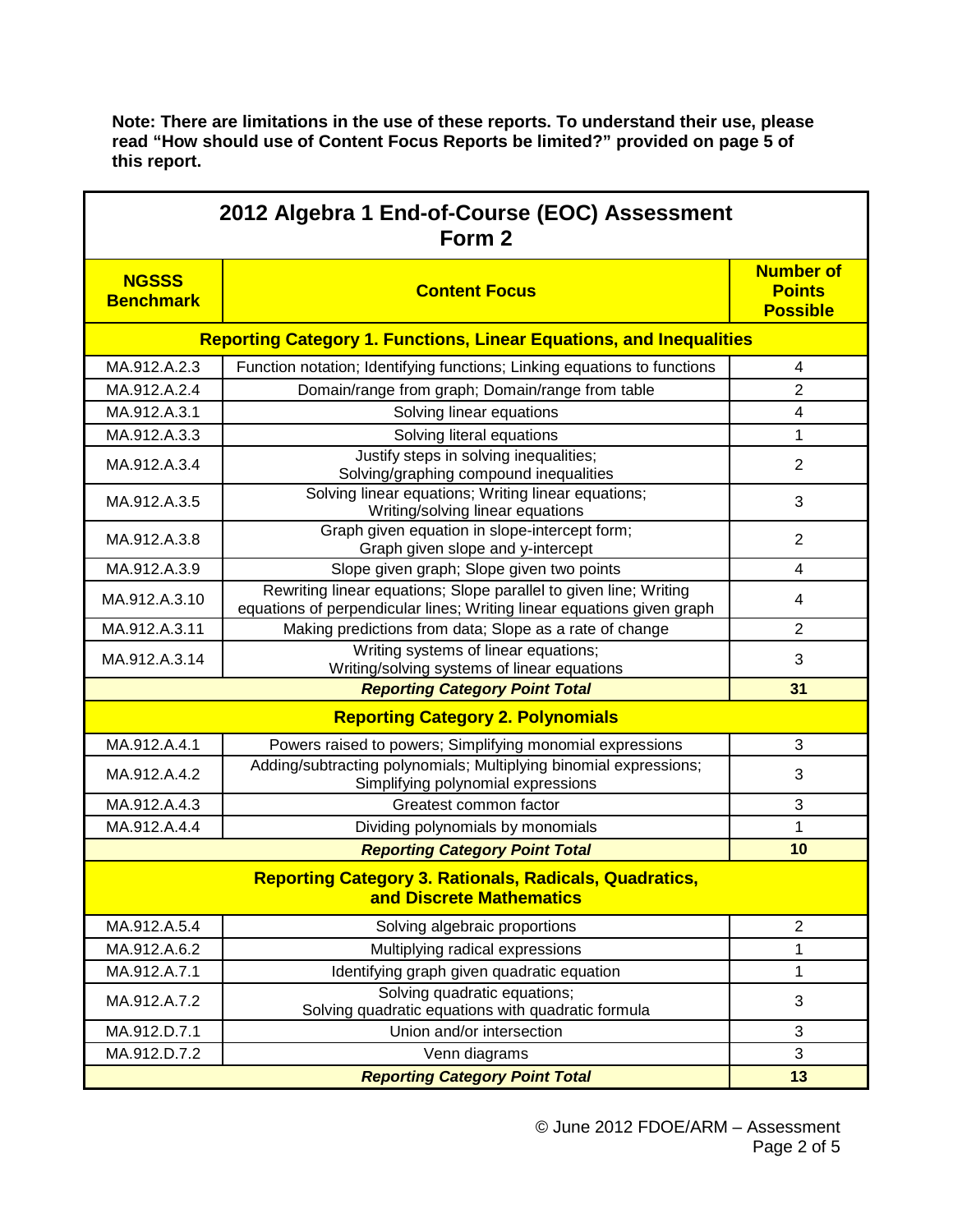| 2012 Algebra 1 End-of-Course (EOC) Assessment<br>Form <sub>3</sub>                        |                                                                                                                                             |                                                      |  |  |
|-------------------------------------------------------------------------------------------|---------------------------------------------------------------------------------------------------------------------------------------------|------------------------------------------------------|--|--|
| <b>NGSSS</b><br><b>Benchmark</b>                                                          | <b>Content Focus</b>                                                                                                                        | <b>Number of</b><br><b>Points</b><br><b>Possible</b> |  |  |
| <b>Reporting Category 1. Functions, Linear Equations, and Inequalities</b>                |                                                                                                                                             |                                                      |  |  |
| MA.912.A.2.3                                                                              | Function notation; Identifying functions; Linking equations to functions                                                                    | 4                                                    |  |  |
| MA.912.A.2.4                                                                              | Domain/range from graph; Domain/range from table                                                                                            | $\overline{2}$                                       |  |  |
| MA.912.A.3.1                                                                              | Solving linear equations                                                                                                                    | 4                                                    |  |  |
| MA.912.A.3.3                                                                              | Solving literal equations                                                                                                                   | 1                                                    |  |  |
| MA.912.A.3.4                                                                              | Justify steps in solving inequalities;<br>Solving/graphing simple inequalities                                                              | $\overline{2}$                                       |  |  |
| MA.912.A.3.5                                                                              | Writing/solving linear equations; Writing/solving simple inequalities                                                                       | 3                                                    |  |  |
| MA.912.A.3.8                                                                              | Graph given slope and y-intercept; Graph given two points                                                                                   | $\overline{2}$                                       |  |  |
| MA.912.A.3.9                                                                              | Slope given graph; Slope given two points; X-intercept given equation                                                                       | 4                                                    |  |  |
| MA.912.A.3.10                                                                             | Rewriting linear equations; Slope parallel to given line; Writing<br>equations of perpendicular lines; Writing linear equations given graph | 4                                                    |  |  |
| MA.912.A.3.11                                                                             | Making predictions from data                                                                                                                | $\overline{2}$                                       |  |  |
| MA.912.A.3.14                                                                             | Solving systems of linear equations;<br>Writing systems of linear equations                                                                 | 3                                                    |  |  |
|                                                                                           | <b>Reporting Category Point Total</b>                                                                                                       | 31                                                   |  |  |
| <b>Reporting Category 2. Polynomials</b>                                                  |                                                                                                                                             |                                                      |  |  |
| MA.912.A.4.1                                                                              | Simplifying monomial expressions                                                                                                            | 3                                                    |  |  |
| MA.912.A.4.2                                                                              | Adding/subtracting polynomials; Simplifying polynomial expressions                                                                          | 3                                                    |  |  |
| MA.912.A.4.3                                                                              | Greatest common factor; Trinomial factoring;<br>Trinomial factoring with greatest common factor (GCF)                                       | 3                                                    |  |  |
| MA.912.A.4.4                                                                              | Dividing polynomials by monomials                                                                                                           | 1                                                    |  |  |
|                                                                                           | <b>Reporting Category Point Total</b>                                                                                                       | 10                                                   |  |  |
| <b>Reporting Category 3. Rationals, Radicals, Quadratics,</b><br>and Discrete Mathematics |                                                                                                                                             |                                                      |  |  |
| MA.912.A.5.4                                                                              | Solving algebraic proportions                                                                                                               | $\overline{2}$                                       |  |  |
| MA.912.A.6.2                                                                              | Multiplying radical expressions                                                                                                             | 1                                                    |  |  |
| MA.912.A.7.1                                                                              | Identifying graph given quadratic equation                                                                                                  | 1                                                    |  |  |
| MA.912.A.7.2                                                                              | Solving quadratic equations; Solving quadratic equations with<br>quadratic formula                                                          | 3                                                    |  |  |
| MA.912.D.7.1                                                                              | Multiple set operations; Union and/or intersection                                                                                          | 3                                                    |  |  |
| MA.912.D.7.2                                                                              | Venn diagrams                                                                                                                               | 3                                                    |  |  |
|                                                                                           | <b>Reporting Category Point Total</b>                                                                                                       | 13                                                   |  |  |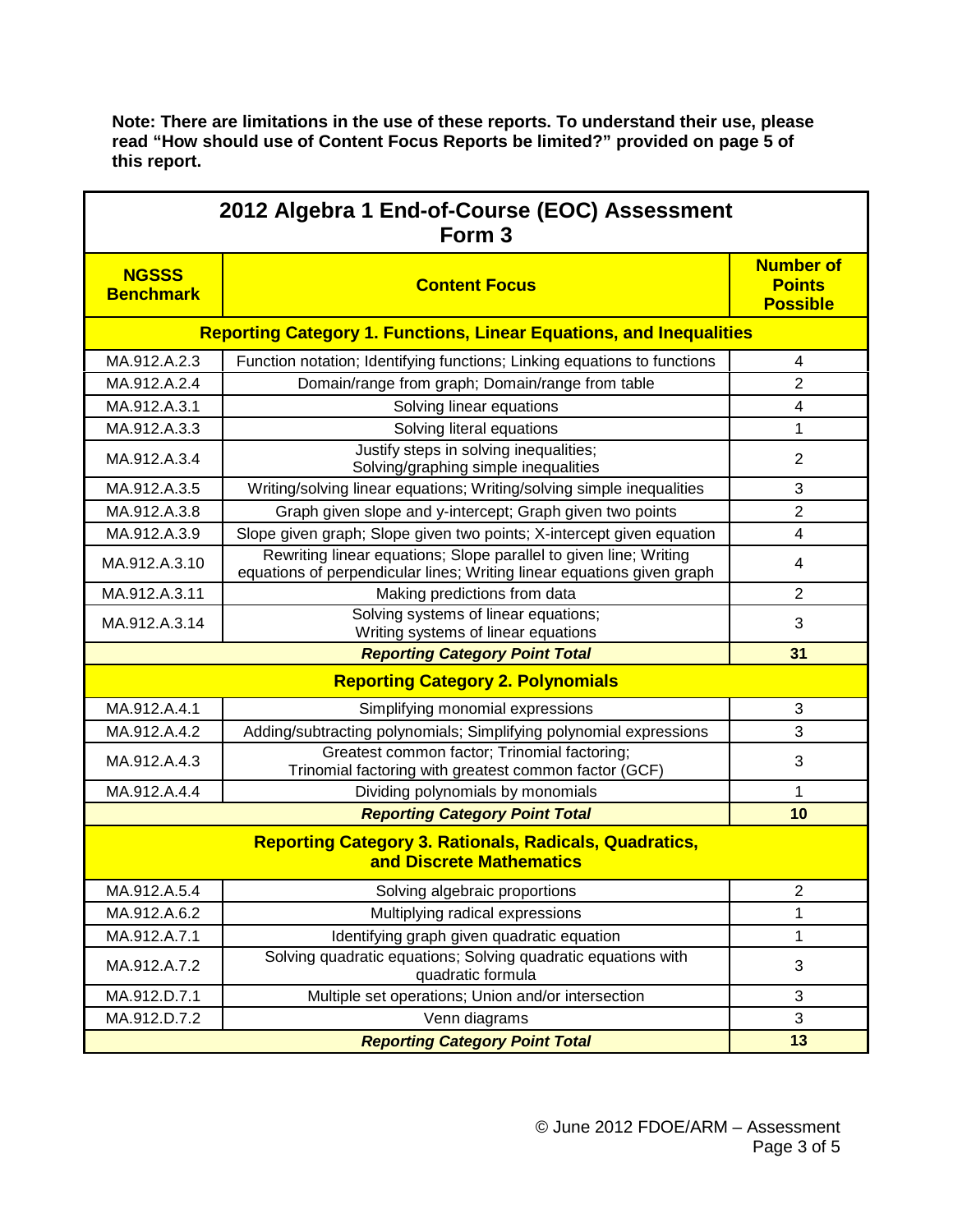| 2012 Algebra 1 End-of-Course (EOC) Assessment<br>Form 4                                          |                                                                                                               |                                                      |  |  |
|--------------------------------------------------------------------------------------------------|---------------------------------------------------------------------------------------------------------------|------------------------------------------------------|--|--|
| <b>NGSSS</b><br><b>Benchmark</b>                                                                 | <b>Content Focus</b>                                                                                          | <b>Number of</b><br><b>Points</b><br><b>Possible</b> |  |  |
| <b>Reporting Category 1. Functions, Linear Equations, and Inequalities</b>                       |                                                                                                               |                                                      |  |  |
| MA.912.A.2.3                                                                                     | Function notation; Identifying functions; Linking equations to functions                                      | $\overline{4}$                                       |  |  |
| MA.912.A.2.4                                                                                     | Domain/range from graph; Domain/range from table                                                              | $\overline{2}$                                       |  |  |
| MA.912.A.3.1                                                                                     | Solving linear equations                                                                                      | $\overline{\mathcal{A}}$                             |  |  |
| MA.912.A.3.3                                                                                     | Solving literal equations                                                                                     | 1                                                    |  |  |
| MA.912.A.3.4                                                                                     | Justify steps in solving inequalities;<br>Solving/graphing simple inequalities                                | $\overline{2}$                                       |  |  |
| MA.912.A.3.5                                                                                     | Solving linear equations; Writing linear equations;<br>Writing/solving linear equations                       | 3                                                    |  |  |
| MA.912.A.3.8                                                                                     | Graph given equation in slope-intercept form;<br>Graph given slope and y-intercept                            | 2                                                    |  |  |
| MA.912.A.3.9                                                                                     | Slope given graph; Slope given two points                                                                     | 4                                                    |  |  |
| MA.912.A.3.10                                                                                    | Rewriting linear equations; Writing equations of perpendicular lines;<br>Writing linear equations given graph | 4                                                    |  |  |
| MA.912.A.3.11                                                                                    | Making predictions from data; Slope as a rate of change                                                       | $\overline{2}$                                       |  |  |
| MA.912.A.3.14                                                                                    | Solving systems of linear equations;<br>Writing systems of linear equations                                   | 3                                                    |  |  |
|                                                                                                  | 31                                                                                                            |                                                      |  |  |
| <b>Reporting Category 2. Polynomials</b>                                                         |                                                                                                               |                                                      |  |  |
| MA.912.A.4.1                                                                                     | Powers raised to powers; Simplifying monomial expressions                                                     | 3                                                    |  |  |
| MA.912.A.4.2                                                                                     | Adding/subtracting polynomials; Simplifying polynomial expressions                                            | 3                                                    |  |  |
| MA.912.A.4.3                                                                                     | Greatest common factor; Trinomial factoring with<br>greatest common factor (GCF)                              | 3                                                    |  |  |
| MA.912.A.4.4                                                                                     | Dividing polynomials by monomials                                                                             | 1                                                    |  |  |
|                                                                                                  | <b>Reporting Category Point Total</b>                                                                         | 10                                                   |  |  |
| <b>Reporting Category 3. Rationals, Radicals, Quadratics,</b><br><b>and Discrete Mathematics</b> |                                                                                                               |                                                      |  |  |
| MA.912.A.5.4                                                                                     | Solving algebraic proportions                                                                                 | $\overline{2}$                                       |  |  |
| MA.912.A.6.2                                                                                     | Multiplying radical expressions                                                                               | 1                                                    |  |  |
| MA.912.A.7.1                                                                                     | Identifying graph given quadratic equation                                                                    | 1                                                    |  |  |
| MA.912.A.7.2                                                                                     | Solving quadratic equations; Solving quadratic equations with<br>quadratic formula                            | $\sqrt{3}$                                           |  |  |
| MA.912.D.7.1                                                                                     | Cross product; Union and/or intersection                                                                      | $\sqrt{3}$                                           |  |  |
| MA.912.D.7.2                                                                                     | Venn diagrams                                                                                                 | 3                                                    |  |  |
|                                                                                                  | <b>Reporting Category Point Total</b>                                                                         | 13                                                   |  |  |